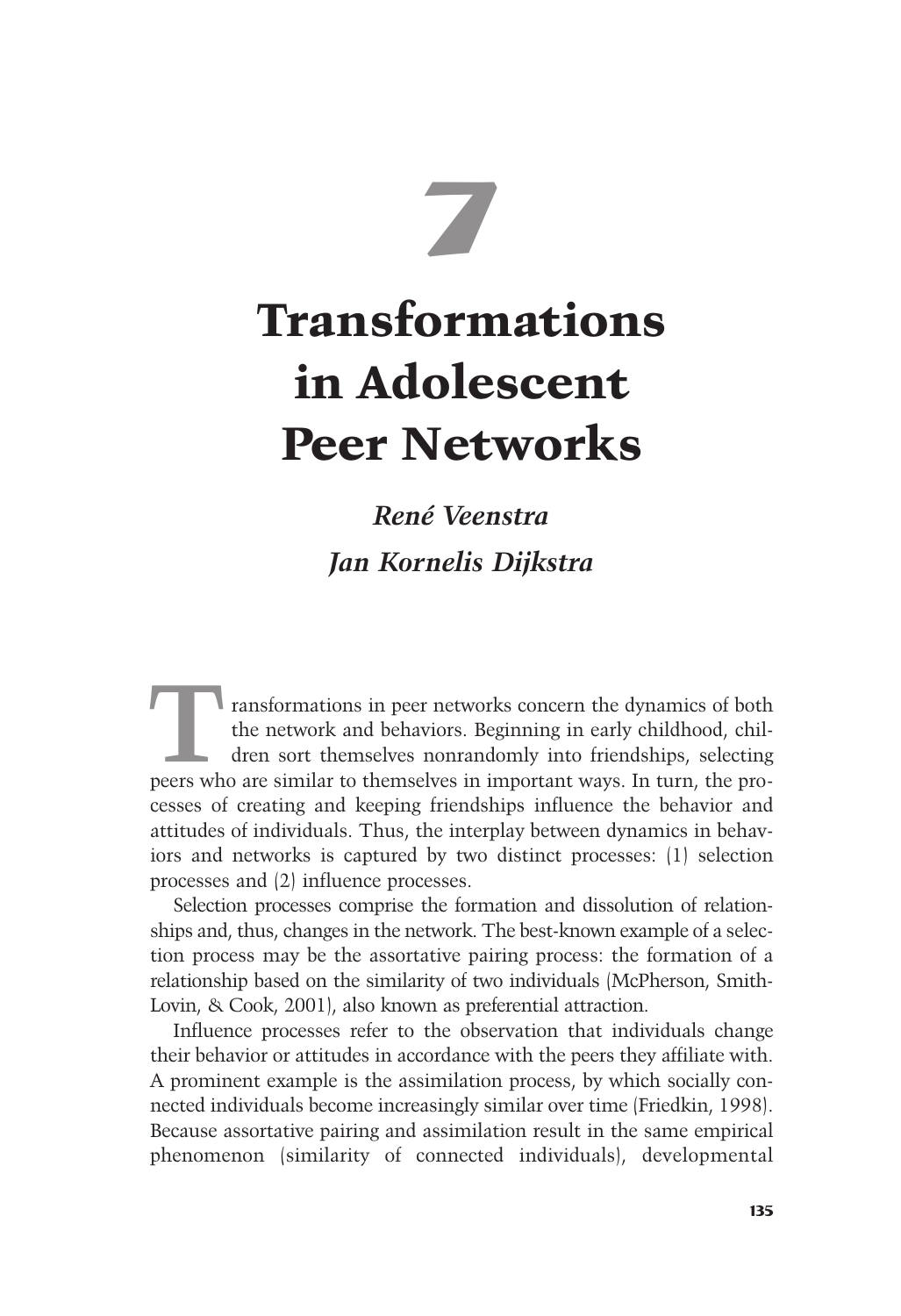researchers have known for a long time that the study of influence requires consideration of selection and that the study of selection requires consideration of influence (Billy & Udry, 1985; Cohen, 1977; Ennett & Bauman, 1994; Kandel, 1978).

In this chapter, we discuss the importance of social networks for understanding selection and influence processes in behaviors. If selection results in similarity, it suggests that behavior remains similar but relationships change. By contrast, influence processes suggest that relations remain stable but behavior changes. The sequence of changes in the network and in the behavior, reacting on each other, generates a mutual dependence between the network dynamics and the behavior dynamics. It is thus necessary to examine behavior and network dynamics simultaneously. For that reason, we focus in this chapter on research into selection and influence as joint or co-occurring processes.

#### - **Theoretical Overview**

#### **Selection and Influence Processes**

The idea that people acquire friends on the basis of preexisting similarities can be traced back to the work of Lazarsfeld and Merton (1954) and Homans (1961), among others. People select similar others because those who are similar in behaviors, characteristics, and attitudes understand each other better. The similarity-attraction theory (Byrne, 1971) states that similarity increases trustworthiness and predictability, enabling individuals to communicate with less effort and with shared feelings of understanding and belongingness, which makes these relationships more rewarding and stable. This increased predictability and these positive feelings are suggested to enhance selection of similar friends and reduce conflicts. In addition to providing a basis for mutual approval, shared characteristics provide a source of validation for development and reinforcement of social identity (Hallinan, 1980).

The selection of peers is not only steered by preferences but also depends upon the social composition of the pool of available others (Blau, 1977; George & Hartman, 1996; Verbrugge, 1977). The composition of such a pool structures and restricts choices among possible friends. For instance, within a school, the network members tend to have much more in common, such as socioeconomic status, ethnicity, or intelligence, than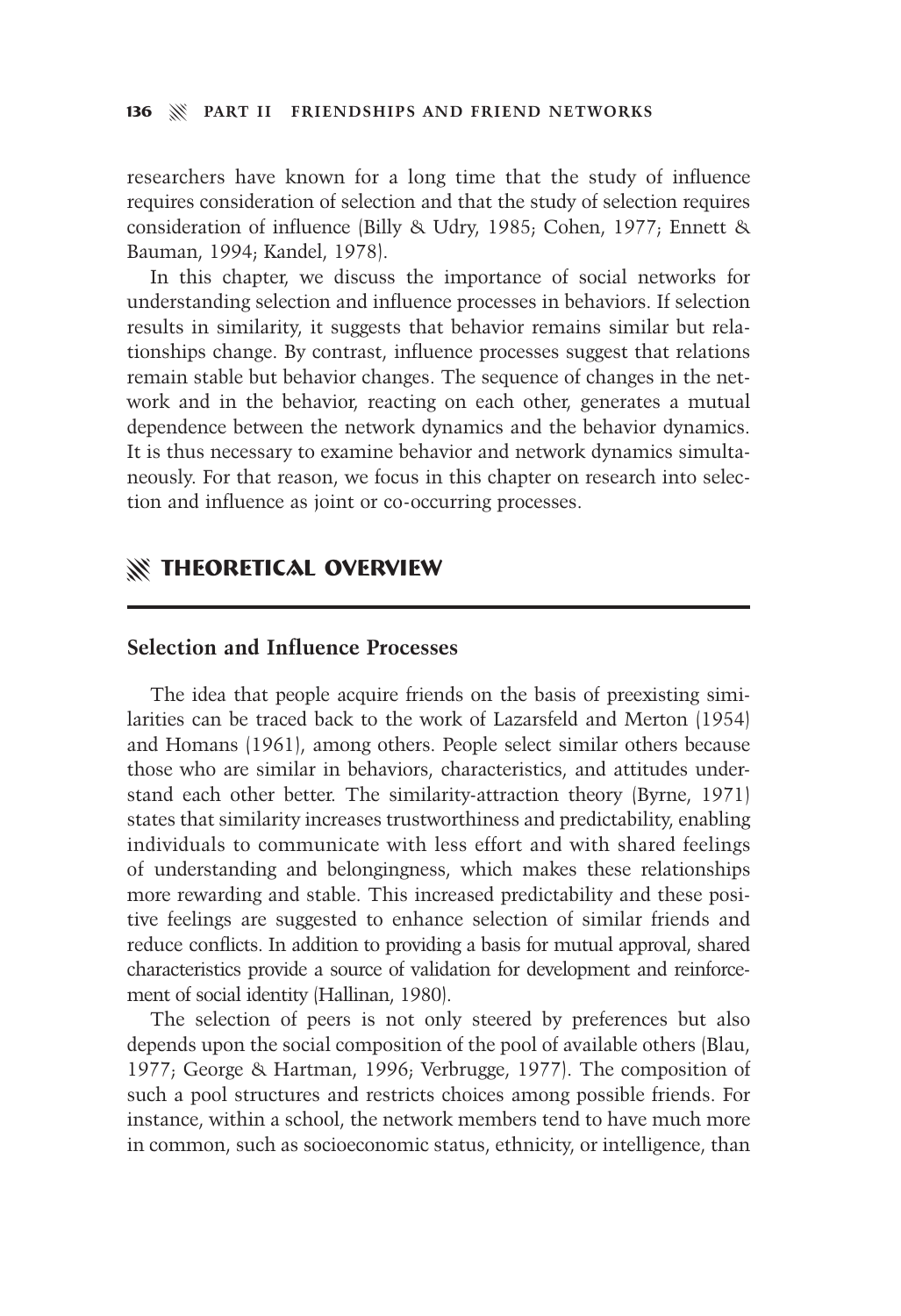in society at large. As schools tend to be more homogenous in composition, the chances of meeting and affiliating with similar peers are considerably higher than in places where people have distinct backgrounds. Feld (1982) has noted that social settings that structure a person's actions and interactions increase the likelihood of similarity in behavior. Thus, similarity may be a result of the opportunity to meet similar others, also called propinquity (see also Osgood & Anderson, 2004).

Opportunities for affiliation also have an impact on the idea that similarity between actors in networks is due to influence processes in which actors adopt behaviors and attitudes of their peers in the network. The importance of social relationships as socializing agents can be traced back to Durkheim (1897). He argued that all types of behavior are influenced by social norms and that norm conformity is enforced through membership and integration in social groups. Thus, similarity may be a result of influence or socialization, referring to the tendency of individuals to grow more similar to one another in response to behaviors or attitudes of others in the network.

#### **Shortcomings of Most Studies on Selection and Influence**

A large number of studies have documented substantial similarity between adolescents' behavioral repertoires and those of their friends. However, most research initially relied on cross-sectional data, which did not allow researchers to disentangle selection from influence effects. These processes can only be untangled using longitudinal data that allow researchers to examine whether similarity results from a mutual selection process based on preexisting similarity or an influence process in which already connected individuals become more similar. Another limitation of both cross-sectional and longitudinal studies has been that the assessments of peer characteristics usually came from the focal respondent (referring to that respondent's report on characteristics of his or her friends), a strategy that potentially inflates the magnitude of peer effects owing to exaggeration of similarity to friends in behavior, the so-called assumed similarity or false consensus bias.

Until the recent development of statistical models to examine cooccurring network and behavior processes, studies that included data provided by focal respondents as well as their friends also suffered several limitations. These limitations restricted the ability to make firm statements about the underlying process responsible for similarity among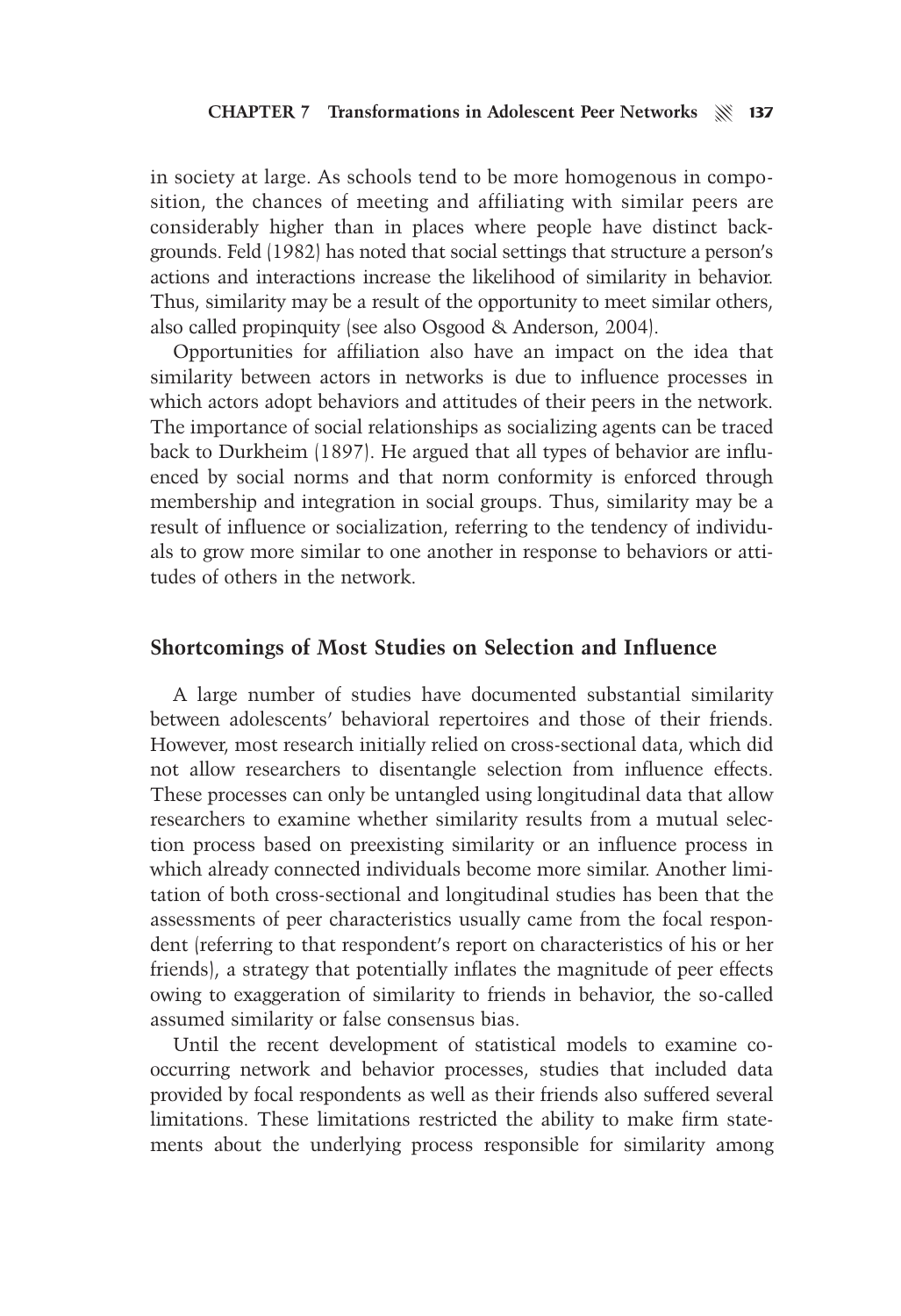befriended peers (Steglich, Snijders, & Pearson, 2010). First, changes in behavior and social relations that occurred between observations were not modeled. For example, at the first observation, the focal respondent (ego) might consider another network member (alter) as a friend. If at the second observation, the focal respondent had changed his or her behavior and became similar to alter, this change was considered to be influence. However, what happened between the two observations was unobserved and, therefore, remained unclear. It is possible that after the initial friendship between the two peers the relationship ended and ego changed his or her behavior in the absence of a relationship with alter. After ego changed his or her behavior, ego might again have formed a friendship with alter, which was observed at the second observation. Based on the two observations, changes in the behavior of ego were attributed to the friendship with alter and as such were considered to reflect influence. However, as is clear in this example, the change in behavior occurred when the relationship between ego and alter was absent. As a consequence, the influence of alter on the behavior of ego might be overestimated. Therefore, a true test of selection and influence effects should take such unobserved changes into account to avoid overestimation of both effects.

A second limitation of previous models is a failure to control for the effect of the network structure on both network and behavior dynamics. Several structural (network-inherent) selection processes are known to play a role in the dynamics of friendship networks (Steglich et al., 2010). For example, friendships are more likely to be established when persons share a common friend (Davis, 1970). Hence, such a transitivity effect rather than similarity in behavior might account for friendship formation between network members. Thus, when friendship formation between two smoking adolescents occurs via a third shared friend (transitivity), leaving out an estimate for transitivity for this friendship selection would cause one to incorrectly attribute it to their smoking behavior. Not controlling for such structural network tendencies in the analyses can lead to overestimation of selection effects, which, in turn, affects the estimates for influence by failing to rule out selection effects in a statistically sound way (Steglich et al., 2010).

A third limitation is the failure to use complete networks. In order to identify the determinants of selection, it does not suffice to know who was selected as network partner; it is also necessary to know who was not selected. Likewise, for identifying peer influence effects, it needs to be known what the absence of influence looks like, referring to how behavior changes in the absence of opportunities for influence. In earlier studies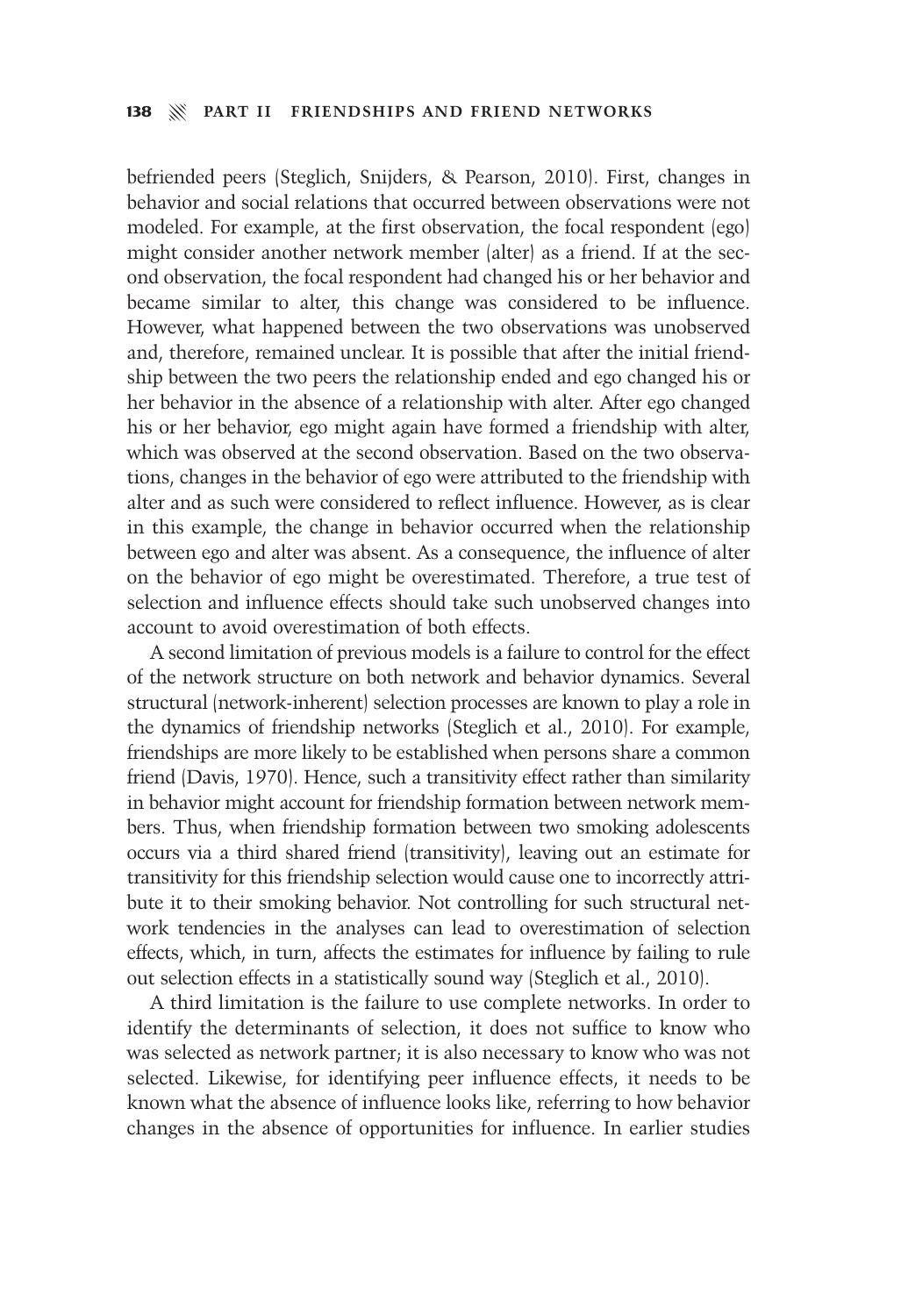(Ennett & Bauman, 1994; Kandel, 1978), this was typically acknowledged by comparing a sample of dyads in which the individuals were (and stayed) connected to each other in the network with a matched sample of dyads in which the individuals were (and stayed) unconnected. However, use of the crucially important control for selection processes is impossible in this approach (Veenstra & Steglich, 2011). To unravel selection and influence processes, network data have to be used. Because many dependencies exist between actors in networks, it is not warranted to apply many commonly used statistical procedures. It is necessary to apply special procedures in which network dependencies are explicitly acknowledged and part of the modeling.

#### **Longitudinal Social Network Analysis**

To overcome these shortcomings, the Simulation Investigation for Empirical Network Analyses (SIENA) program was developed (Snijders, Steglich, & Schweinberger, 2007). Within the SIENA program (see http:// stat.gamma.rug.nl/siena.html), the estimations of behavioral changes and network changes (changes in the absence or presence of a relation) are modeled simultaneously. Therefore, the program allows researchers to test both selection and influence effects while controlling each for the other (Burk, Steglich, & Snijders, 2007; Steglich et al., 2010). SIENA was used in most of the recent empirical studies reported on in this chapter (these studies are asterisked in the reference list).

The model in Figure 7.1 expresses that, in response to the current network structure and the current behavior of the other individuals in the network, individuals can change either their peer network (make a new friend or break a relationship) or their behavior (increase or decrease in behavior) between two time points. It is assumed that changes may occur continuously between discrete time points. A simulation procedure is used to estimate the likelihood of changes in behavior and networks in response to the current network structure and behavior of others. The longitudinal social network model interprets discrete time series of data as the cumulative result of an unobserved sequence of elementary changes, resulting from decisions taken by the actors between observation moments. The unobserved change process is assumed to take place as gradually as possible, in so-called microsteps that consist of either a network tie being broken or created or a unit change in behavior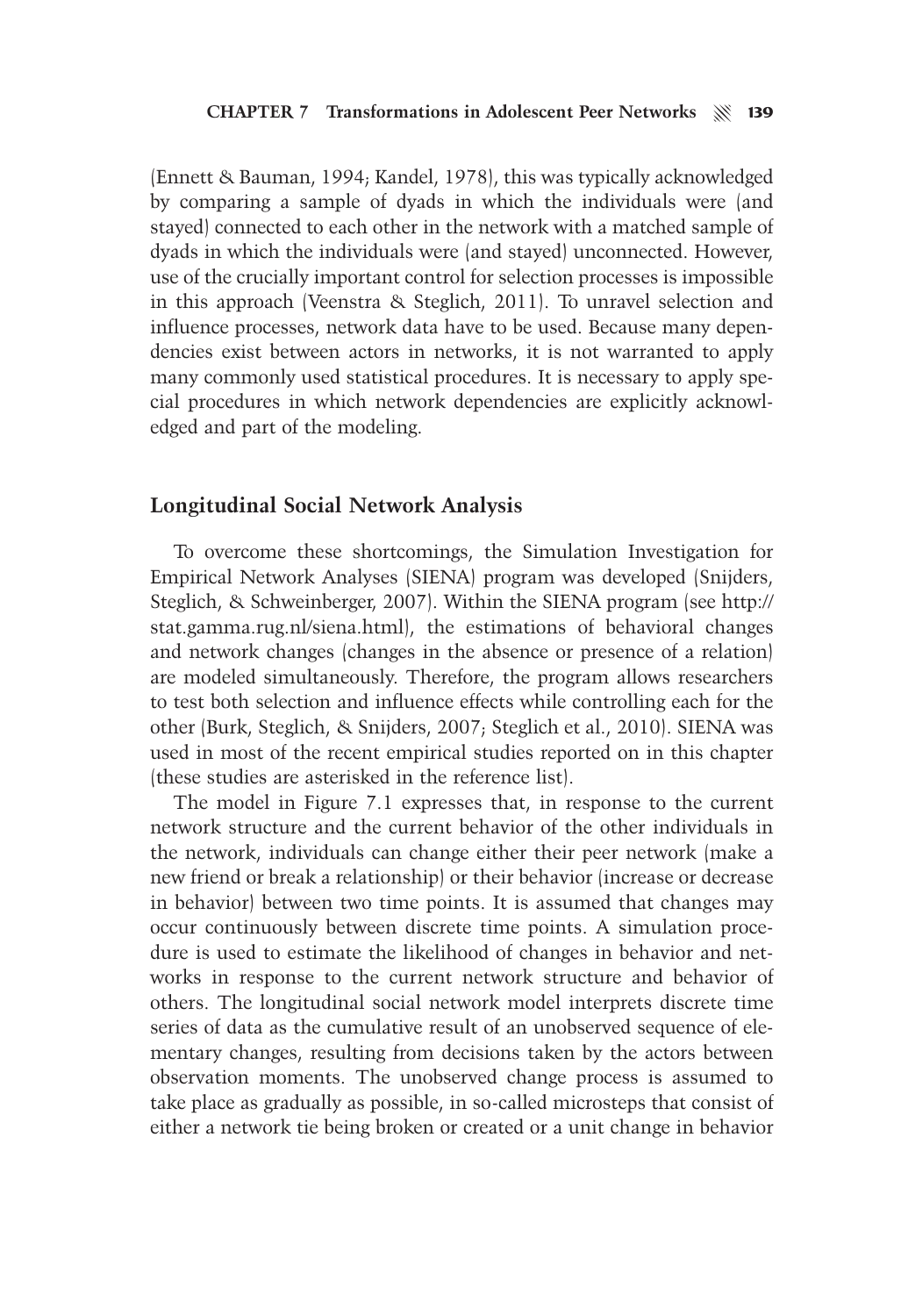(Veenstra & Steglich, 2011). The dependencies at the beginning of an unobserved period are taken as the starting value of the change process, and later changes naturally depend on these and the occurrence of earlier changes in the sequence. By repeatedly imputing sequences of microsteps, the model allows differentiation of the strengths of multiple contributing mechanisms to observed longitudinal patterns. Due to the unobserved nature of the exact sequence of changes connecting observation moments, simulation-based inference is necessary for estimating the model parameters (Snijders, 2001, 2005; Snijders et al. 2007, 2010).





NOTE: The solid lines in Figure 7.1 express that individuals can change their peer network (selection) and behavior (influence) between two time points. The dashed lines express that selection and influence effects are estimated while the network structure and behavior at Time 1, the structural network effects (e.g., reciprocity, transitivity), and behavioral tendencies are taken into account.

Analyses using the actor-based model yield different types of parameters. First, *structural network effects* such as reciprocity and transitivity are controlled to avoid overestimation of other network-related estimates and influence effects; see Figure 7.1. In addition to these structural network effects, changes in the peer network represent *selection effects:* the extent to which individuals tend to form new friendships on the basis of preexisting similarities in behavior; see Figure 7.1.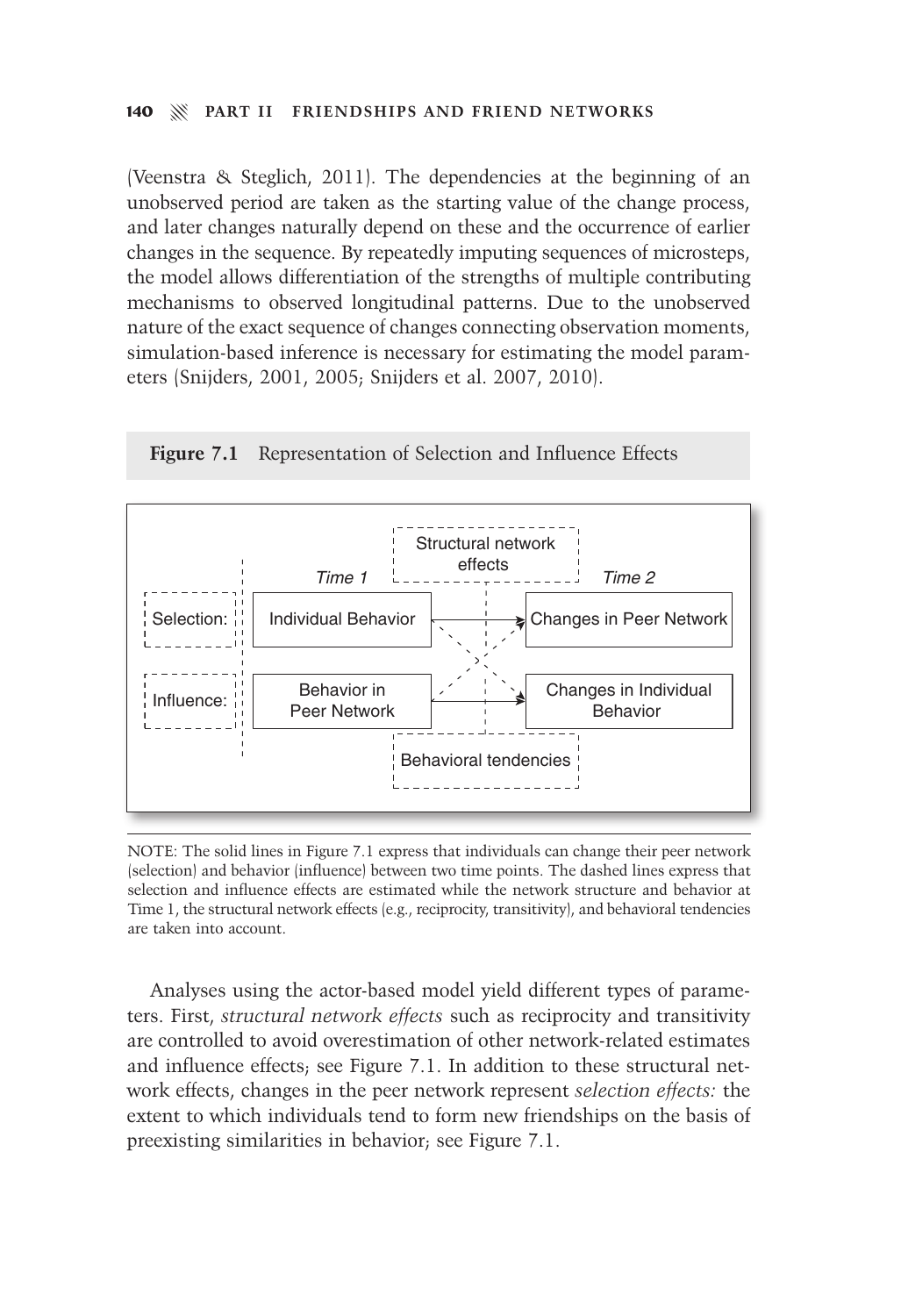Another set of estimates indicates the extent to which behavior changes over time, referred to as behavior dynamics. Most important is the *influence effect,* which indicates the extent to which participants change their behavior in accordance with their friends' behavior. Influence effects manifest themselves in behavioral change; see Figure 7.1. Finally, *behavioral tendencies* are taken into account to model the distribution and likelihood of changes in the behavior under investigation; see Figure 7.1. These tendencies provide a valuable insight into the likelihood of low or high values of the behavior occurring and into whether the behavior of respondents tends to regress to the mean (self-correcting mechanism) or to the extremes of the scale (polarization or self-reinforcing mechanism).

#### - **Recent Empirical Advances**

A growing body of researchers use longitudinal social network data to simultaneously investigate network and behavior dynamics among adolescents (Snijders et al., 2007; Veenstra & Steglich, 2011). Social network data have been used to examine a range of behaviors among adolescents, such as externalizing problems (e.g., aggression, delinquency, weapon carrying), internalizing problems (e.g., anxiety, depression, loneliness), and substance use (e.g., alcohol, cannabis, cigarettes). The main research questions of these studies were whether adolescents *select* friends based on similarity in behavior and whether adolescents are *influenced* (socialized) by their friends' behavior.

Selection and influence processes have been investigated with respect to, for example, externalizing problem behavior. Dishion, Patterson, and Griesler (1994) have described the operation of peer selection processes through preferential attraction for children who also display antisocial behavior as well as through peer rejection of antisocial youth by others (see also Baerveldt, Völker, & Van Rossem, 2008; Burk, Kerr, & Stattin, 2008). Consequently, antisocial adolescents may have fewer opportunities to establish friendships. In addition, peer influences toward higher rates of antisocial behavior have been found to occur through an active process in which antisocial behavior is reinforced by antisocial peers. Using longitudinal social network modeling, Sijtsema et al. (2010) found that adolescents with relationally or instrumentally aggressive friends became, respectively, more relationally and instrumentally aggressive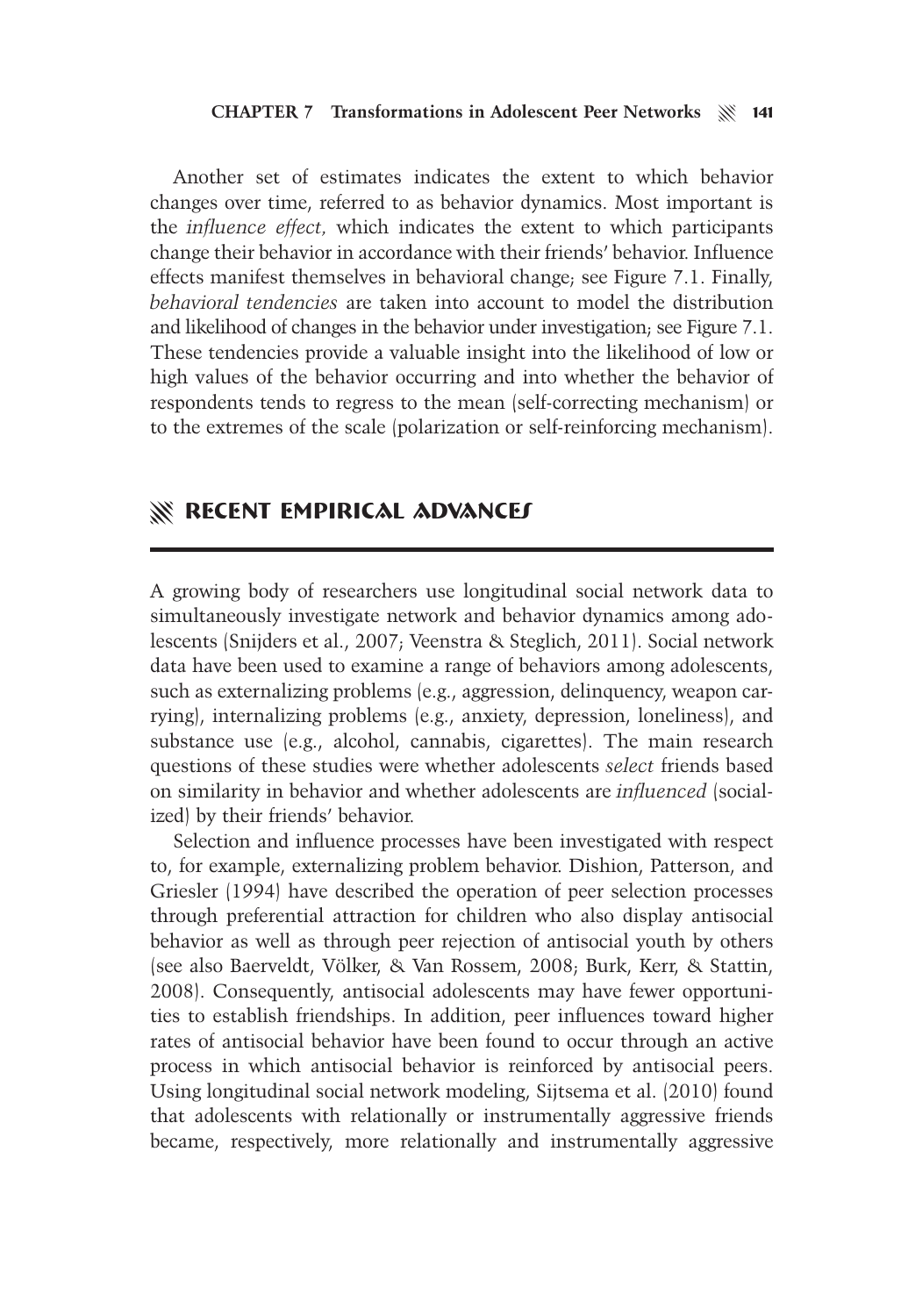themselves over time. In addition, the influence effect of delinquency was absent in studies that looked at the effects of classmates (Knecht, Snijders, Baerveldt, Steglich, & Raub, 2010; Light & Dishion, 2007) but was found in studies that looked at the effects of grade-mates or town mates (Baerveldt et al., 2008; Burk et al., 2008). This suggests that the behavior of out-of-class friends influences delinquency more than the behavior of classmates.

Mercer and DeRosier (2010) argued that similar selection and influence mechanisms contribute to similarity in anxiety, depression, or loneliness. The findings of previous studies have shown that young people with such characteristics are more likely to experience peer rejection and engage in solitary play (Altmann & Gotlib, 1988; Connolly, Geller, Marton, & Kutcher, 1992; Gazelle & Ladd, 2003; Joiner, 2001). Consequently, children with internalizing problems have fewer opportunities to establish friendships. In a test of preferential attraction, Mercer and DeRosier (2010) reported that lonely children were more likely to select other lonely children as friends. Van Zalk, Kerr, Branje, Stattin, and Meeus (2010) found the same for depressed adolescents. Thus, there is support for a greater likelihood of friendship formation among children with similar levels of internalizing problems. However, the greater likelihood may be the result of fewer overall opportunities for friendship formation due to peer rejection and of active searching for similar friends.

Application of the longitudinal social network model has yielded insight into transformation in peer networks. The default in models of network dynamics is that breaking a tie is simply the opposite of creating one. This is not always a good representation of reality. It is conceivable, for example, that the loss when terminating a reciprocal tie is greater than the gain in creating one. Van Zalk and colleagues (2010) tested hypotheses about deselection processes in relation to adolescent depressive symptoms. Based on the theory of social corrosion (Coyne, 1976), they hypothesized that individuals prone to depressive symptoms lack the social skills necessary to provide support and closeness, which, in turn, triggers dissatisfaction and even deselection by the nondepressive dyadic partner in the relationship and therefore increases the chances of a close relationship ending (see also Borelli & Prinstein, 2006). In contrast, they hypothesized that interactions between two depressive friends are characterized by mutual feelings of understanding and high self-disclosure, which seem to increase closeness and intimacy between these friends (Rose, 2002). This, in turn, is suggested to lead to fewer endings of relationships between two depressive friends. The findings of Van Zalk et al. (2010) were in line with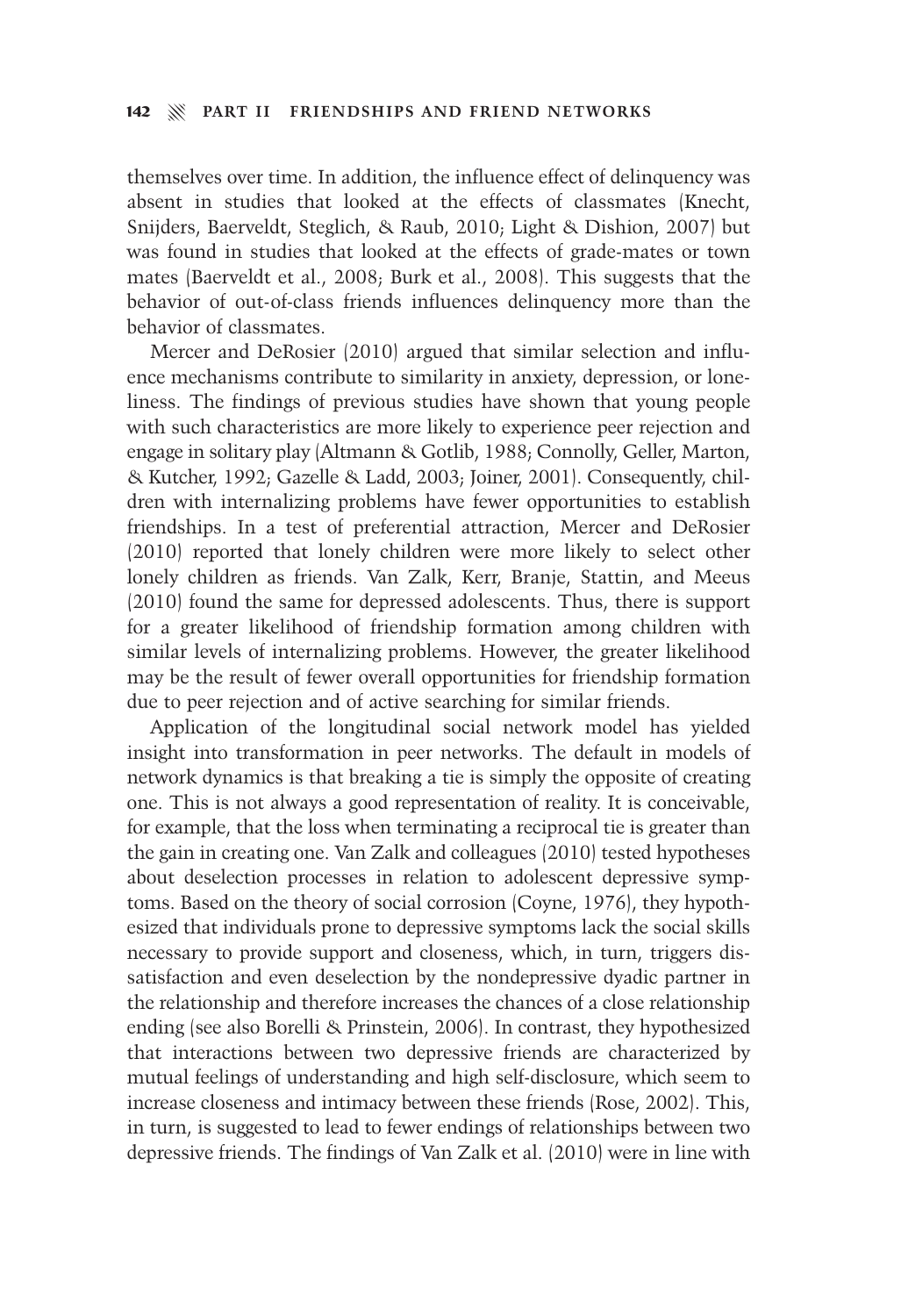these ideas. Deselection offered an alternative explanation for why adolescents tend to be similar to their peers.

Influence processes offer an alternative explanation for why adolescents are similar to their peers in internalizing symptoms. Anxious and depressive feelings and thoughts may increase through reinforcement of negative cues in interactions with friends with internalizing symptoms (Prinstein, Cheah, & Guyer, 2005; Rudolph, Hammen, & Burge, 1994). This may be an active process in which adolescents with internalizing symptoms engage in co-rumination, referring to the tendency of such youth to dwell on negative affect and repetitively discuss, rehash, and speculate about problems (Rose, 2002). Mercer and DeRosier (2010) indeed reported that friends' anxiety, depression, and loneliness influenced children's own internalizing problems. These peer influence processes regarding depressive symptoms turned out to be stronger for girls than boys (Van Zalk et al., 2010). The underlying mechanism may be that girls are more sensitive than boys to stressful events occurring within peer relationships. Further, girls may experience, encode, and interpret negative exchanges within friendships more than boys do (Hankin & Abramson, 2001).

All studies on network dynamics report clear sex similarity in friendships. Voluntary sex segregation begins in early childhood, peaks in middle childhood, and is to some extent still present in adolescence (see also Maccoby, 1998). Several studies also report selection similarity for age and ethnicity and thus a preference for same-age and same-ethnic friends.

Beyond the question of whether similarity is due to selection or influence, application of these models has given greater insight into the *mechanisms* underlying network and behavior dynamics. In an exemplary study, Kiuru, Burk, Laursen, Salmela-Aro, and Nurmi (2010) compared selection and influence mechanisms for alcohol use and smoking. It turned out that selection played a greater role than influence for explaining similarity in the smoking behavior of friends (see also Mercken, Snijders, Steglich, & De Vries, 2009), whereas both selection and influence played a significant role in explaining similarity in drinking behavior. This finding is consistent with the idea that tobacco use is addictive and that once adolescents have started smoking the social influence on smoking may become less important for smoking progression. Thus, peer influence plays less of a role for dynamics in smoking behavior. Spatial segregation of smokers may provide an explanation for the selection effect: Society separates smokers from nonsmokers (referring to smoking designated areas), creating an opportunity structure in which smokers are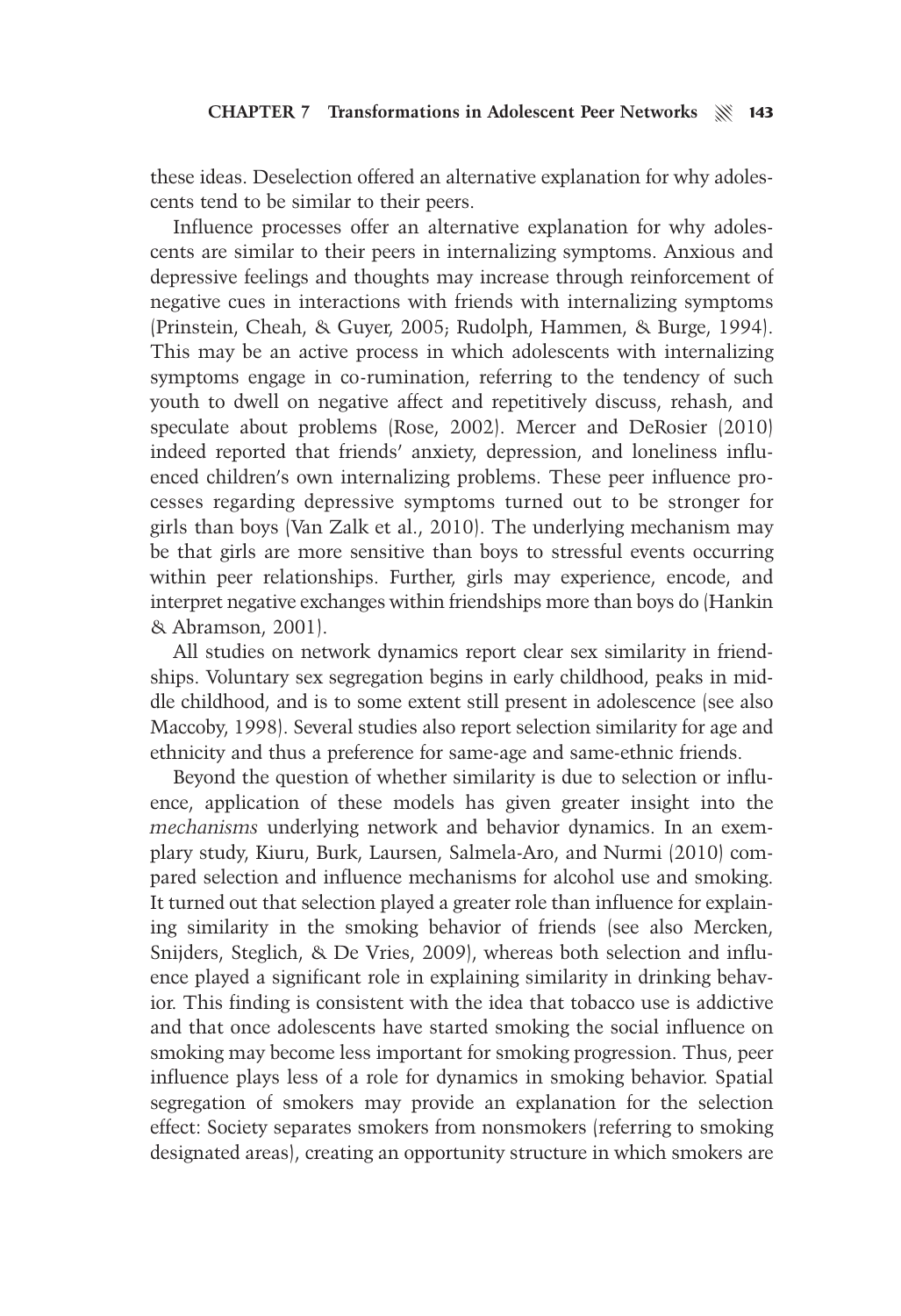more likely to establish new contacts with other smokers and then affiliate with each other. In addition, Kiuru et al. (2010) found that adolescents with a high level of smoking tended to receive more peer nominations than those who did not smoke, and smoking was accordingly seen as cool.

In another exemplary study, Dijkstra and colleagues (2010) compared selection and influence mechanisms for weapon carrying. They found that in early adolescence, weapon carrying was quite stable over a 1-year period. Using social network data of 207 Latino male adolescents in New Jersey, they found no support for a selection mechanism on the basis of weapon carrying. However, associating with friends who carry weapons increased the level of weapon carrying over the course of a year. Thus, selection plays no role, whereas influence does for the development of weapon carrying. In addition, Dijkstra et al. (2010) found that adolescents with a high level of problem behavior tended not only to be more popular, referring to the number of nominations received, than others with a low level of problem behavior but also to be more restrictive in the number of friendship nominations they gave to others. Thus, weapon carriers were seen by others as popular and were more selective than others in the number of friendships that they mentioned.

#### **Moderating Effects**

Examining moderating effects in peer influence processes also adds to our understanding of dynamics in the peer context. Influence effects can be moderated by characteristics of individuals (e.g., impulsivity), peers (e.g., status), the dyadic relationship (e.g., friendship quality), and the context (e.g., density of the network) (Prinstein, 2007). As far as we know, it has not been tested whether influence effects depend on contextual characteristics. The empirical evidence for the other types of moderation is scarce, too.

Moderating effects of individual characteristics have been tested in some studies. It was found that boys are more sensitive to the influence of delinquent friends (Burk et al., 2007) and that girls are more sensitive to the influence of depressed friends (Van Zalk et al., 2010). Impulsive youth were found to be more susceptible to the influence of friends' alcohol use (Burk et al., 2008; see also Snyder et al., 2010). With regard to involvement in externalizing behaviors, the role of self-control has been considered essential (Gottfredson & Hirschi, 1990). Although it has been shown that self-control is directly linked to involvement in externalizing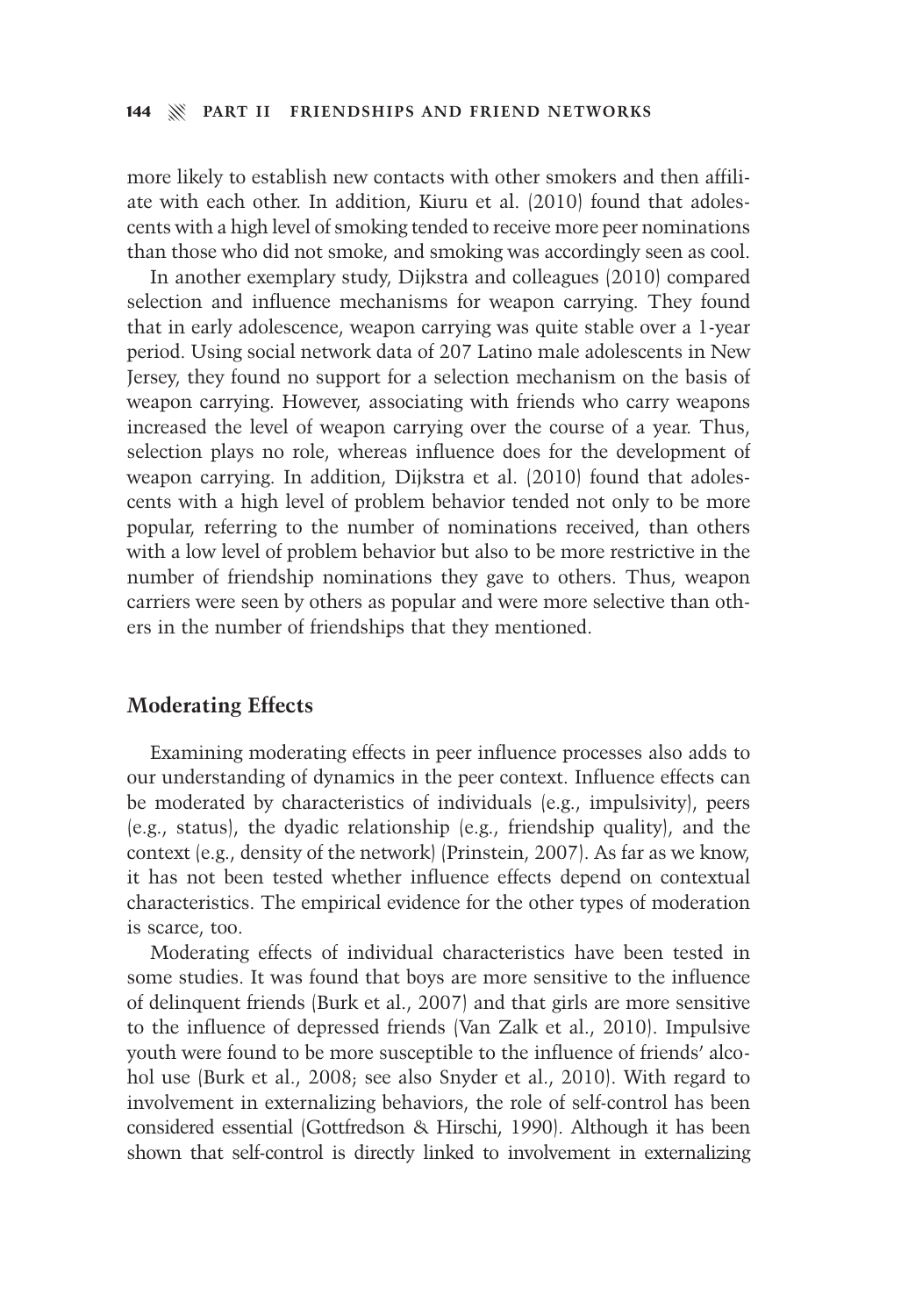behaviors (Pratt & Cullen, 2000), it has also been revealed that low selfcontrol increases the chances of affiliation with deviant peers (Creemers et al., 2010). This suggests that individuals with low self-control are more likely to select deviant peers as friends, which can lead to contagion effects.

Other interesting moderating effects may be that adolescents who are intelligent may be low in susceptibility to certain influence attempts or that adolescents who are anxious and unassertive may be more susceptible to friends' influence (Caspi, 2006; Cohen & Prinstein, 2006). Furthermore, the importance of the group to the individual may also moderate sensitivity to the influence of friends (Kiesner, Cadinu, Poulin, & Bucci, 2002). In addition, parental characteristics may affect susceptibility to peer influence. For instance, the positive impact of a friend's academic achievement is stronger among adolescents whose parents are more authoritative, whereas the negative impact of friends' drug use is stronger among adolescents whose parents are less authoritative (Mounts & Steinberg, 1995).

It is also relevant to examine who is more influential when referring to the influence of peer characteristics. So far, this has not been examined in longitudinal social network models. It is likely that people will be more influenced by high-status peers (Dijkstra, Lindenberg, & Veenstra, 2008). For example, Cohen and Prinstein (2006) found that peer influence was more likely to occur when peers' status ranked high (see also Harvey & Rutherford, 1960). In an experimental study, participants believed they were interacting with fellow students in a chat room, but in reality they were e-confederates. The status of the focal e-confederate was manipulated in the study. When the focal e-confederate was given a high status, participants were more likely to exclude a fellow student without any apparent personal benefit other than the opportunity to obtain the approval of high-status peers.

It is also possible that popular adolescents become more trapped in deviant behaviors in order to maintain their status in the peer group. A crosssectional study by Haynie (2001) showed that centrality and popularity in the peer network strengthened similarity in delinquency, suggesting that these adolescents are more prone to resemble their peers' behavior.

It is also likely that relative age moderates influence processes. Popp, Laursen, Kerr, Stattin, and Burk (2008) found that older peers in a network influence drinking behavior more than younger peers do.

Research on how relationship characteristics affect influence processes is scarce. On the one hand, it is possible that influence effects are stronger for close, intimate friends because frequent interaction and communication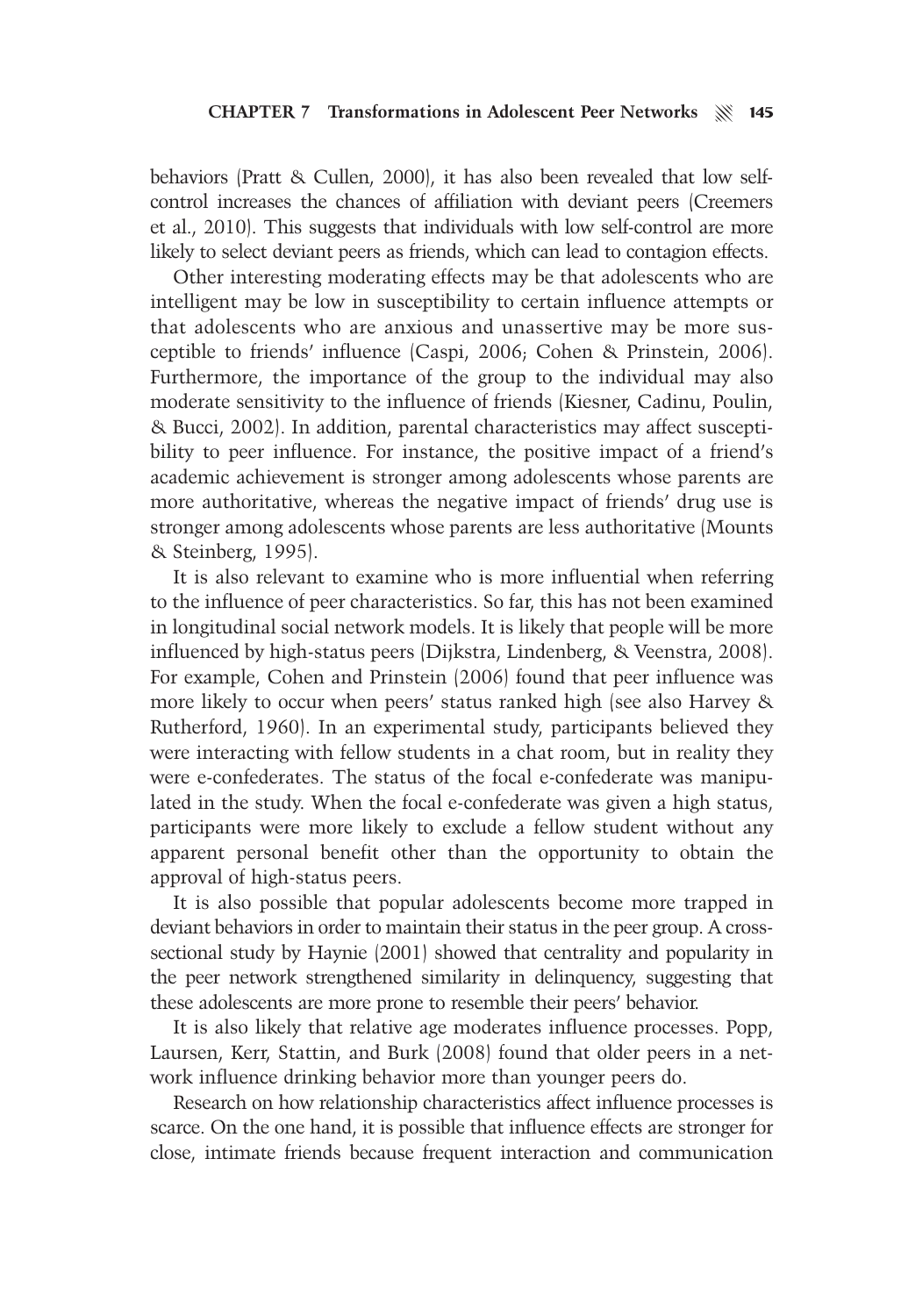create numerous opportunities for influence (Piehler & Dishion, 2007; Stevens & Prinstein, 2005). On the other hand, adolescents with unreciprocated friendships may feel greater pressure to adapt their behavior in an attempt to persuade a disinterested peer or to gain additional emotional intimacy (see also Sandstrom, 2011). Overall, there is no consistent evidence in social network models that mutual friends have a stronger influence than unilateral friends (see for two exceptions Burk et al., 2007; Ojanen, Sijtsema, Hawley, & Little, 2010). Other measures for closeness or intimacy of friendships have not been included in actor-based models of behavior dynamics so far. For now, there is no evidence that the more adolescents value particular affiliations, the more they are willing to accede to influence attempts in order to maintain or enhance their friendships.

#### **Age Effects**

It is also important to examine whether selection and influence processes differ according to age. Monahan, Steinberg, and Cauffman (2009) suggested that the early years of adolescence are marked by young people selecting themselves into peer groups. If peer groups are better established by the time people have entered late adolescence, it stands to reason that changes in similarity among friends would have to be due to the impact that friends have on each other (Monahan et al., 2009). The influence of friends might wane in adulthood, because individuals' ability to resist peer influence is stronger in (emerging) adulthood than in adolescence (Gardner & Steinberg, 2005; Steinberg & Monahan, 2007). However, Berndt and Murphy (2003) consider it a myth that friends' influence peaks in middle adolescence. They argue that consistent age changes in the strength of friends' influence have not been found. Hypotheses about developmental changes in friends' influence may deserve consideration if future research reveals consistent age changes in influence effects on behavior dynamics.

#### **Mediation Effects**

Longitudinal social network models also allow researchers to examine mediation processes that help explain why adolescents change their network or their behavior. For instance, with regard to internalizing problems, the process of co-rumination might account for the influence processes in which adolescents contaminate their peers.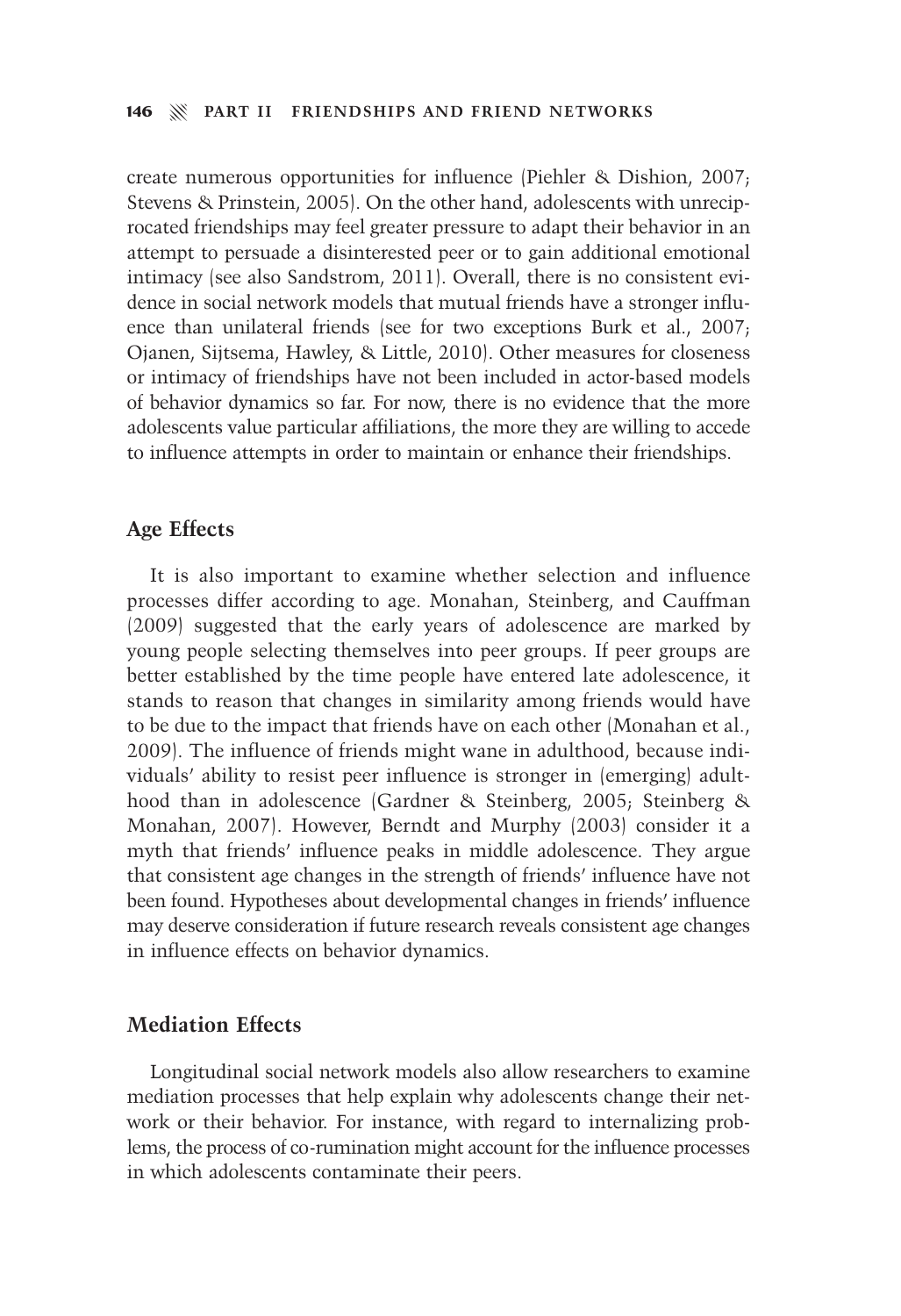Potential influence mechanisms on externalizing problem behavior may involve encouragement, mutual participation, and attention (Dishion & Tipsord, 2011). The concept of deviancy training, introduced by Dishion, Spracklen, Andrews, and Patterson (1996), might also provide an understanding of the mechanisms underlying peer influence processes. In an experimental setting, they showed that involvement in deviant behavior was predicted by positive reactions of peers to deviancy. This suggests that the influence of peers can (partially) be explained by reinforcement processes.

The idea of social reinforcement of deviant behaviors also relates to the role of cognitions in peer influence processes (Scheier & Botvin, 1997). Adolescents might imitate their peers for expected outcomes, such as status and social bonding. Incorporating concepts such as deviancy training and expectancies in a longitudinal social network design might enhance our understanding of why and how peers influence each other.

#### - **Future Directions**

Observations of similarity between friends in behaviors or attitudes have led scholars to examine friendship selection and influence processes. Examination of both network and behavior dynamics enables us to understand the processes of why and how adolescents display certain characteristics.

Future research on similarity in behaviors needs to incorporate not only selection and influence processes but also deselection processes. Van Zalk et al. (2010) were the first to show that nondepressive adolescents "filter out" depressive peers from their peer relationships. As a result, adolescents with high levels of depression mainly remained friends with other depressed adolescents.

Future research should also examine the extent to which not only similarity but also complementarity underlies the formation and continuation of relationships (Farmer, 2007), referring to people's seeking not only friends with similar characteristics but also friends who complement their own characteristics. The findings of some studies have shown that similarity is important during the initial phase of friendship formation—when individuals choose potential friends (Aboud & Mendelson, 1996). In later phases, when long-lasting friendships are established, the provision of social and emotional resources such as companionship, emotional support, help, and self-validation becomes more important and may allow for more dissimilarity in behavior.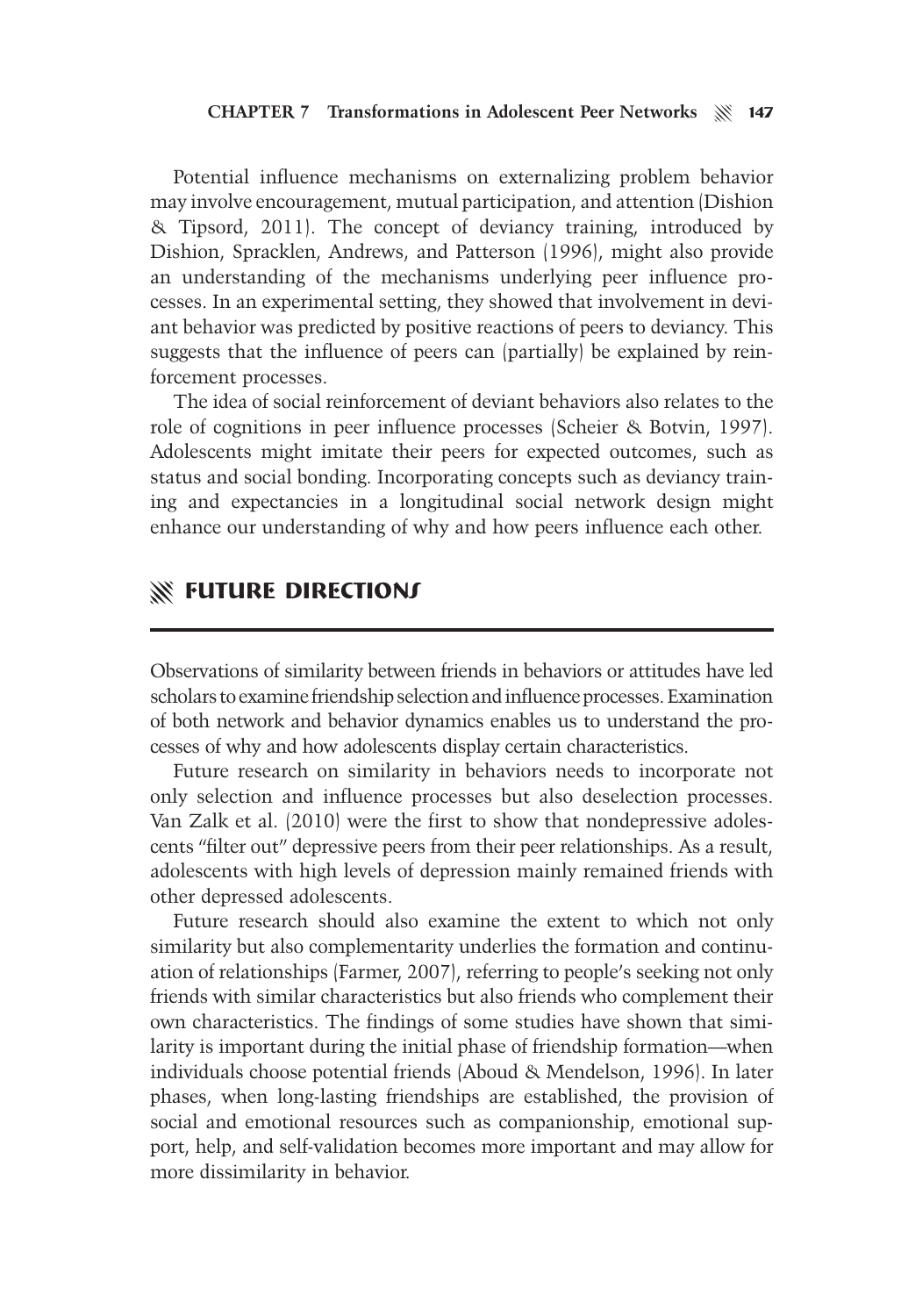The findings of other studies have also shown that similarity is only half the story. For example, a landmark study by Kupersmidt, DeRosier, and Patterson (1995) revealed that the likelihood of being friends increased linearly with the number of similar attributes. Still, even when children had seven similar attributes, the chances of being best friends were only 10% and of being school friends 50%. This suggests that a substantial part of peer affiliations remains unexplained by similarity in characteristics. The question is whether a lack of similarity reflects complementarity. Bukowski, Sippola, and Newcomb (2000) argued from a features perspective that certain characteristics are seen as valuable by peers and, therefore, attract peers who lack these characteristics. A striking example is that of popular adolescents who are considered attractive due to behaviors and characteristics that deviate from those of "normal" peers and signal maturity (Dijkstra, Lindenberg, Verhulst, Ormel, & Veenstra, 2009). However, attraction to certain peers does not necessarily imply complementarity. Future research is needed to reveal under what conditions similarity, attraction, and complementarity are helpful to understanding the formation of peer relations.

In a unique study with preschool children, Schaefer, Light, Fabes, Hanish, and Martin (2010) aimed to observe the principles that drive social network development. They argued that for many children the preschool classroom is the first opportunity to interact regularly with a large number of age-mates. Moreover, the diverse array of classmates allows children to exercise choice in their regular play partners. It was found in that study that reciprocity effects peaked early in the school year. As children began to sort themselves into relationships, the effects of reciprocity remained constant while other network processes became relatively more important. As relationships strengthened and their distribution solidified, children became more likely to seek and maintain relationships with popular peers. Popularity peaked in importance midway through the school year. From that point on, children became increasingly likely to form relationships with the most socially involved peers in the classroom. Unlike popularity, triadic closure increased in importance over the entire course of the school year, peaking in the final period. Presumably, as the interactions underlying relationships became more consistent, children were increasingly exposed to other children with whom their friends were playing. Beyond mere propinquity, this selective exposure may provide children with the opportunity to learn to infer relationships between other children in the class (Schaefer et al., 2010). Future research should also examine the principles that affect social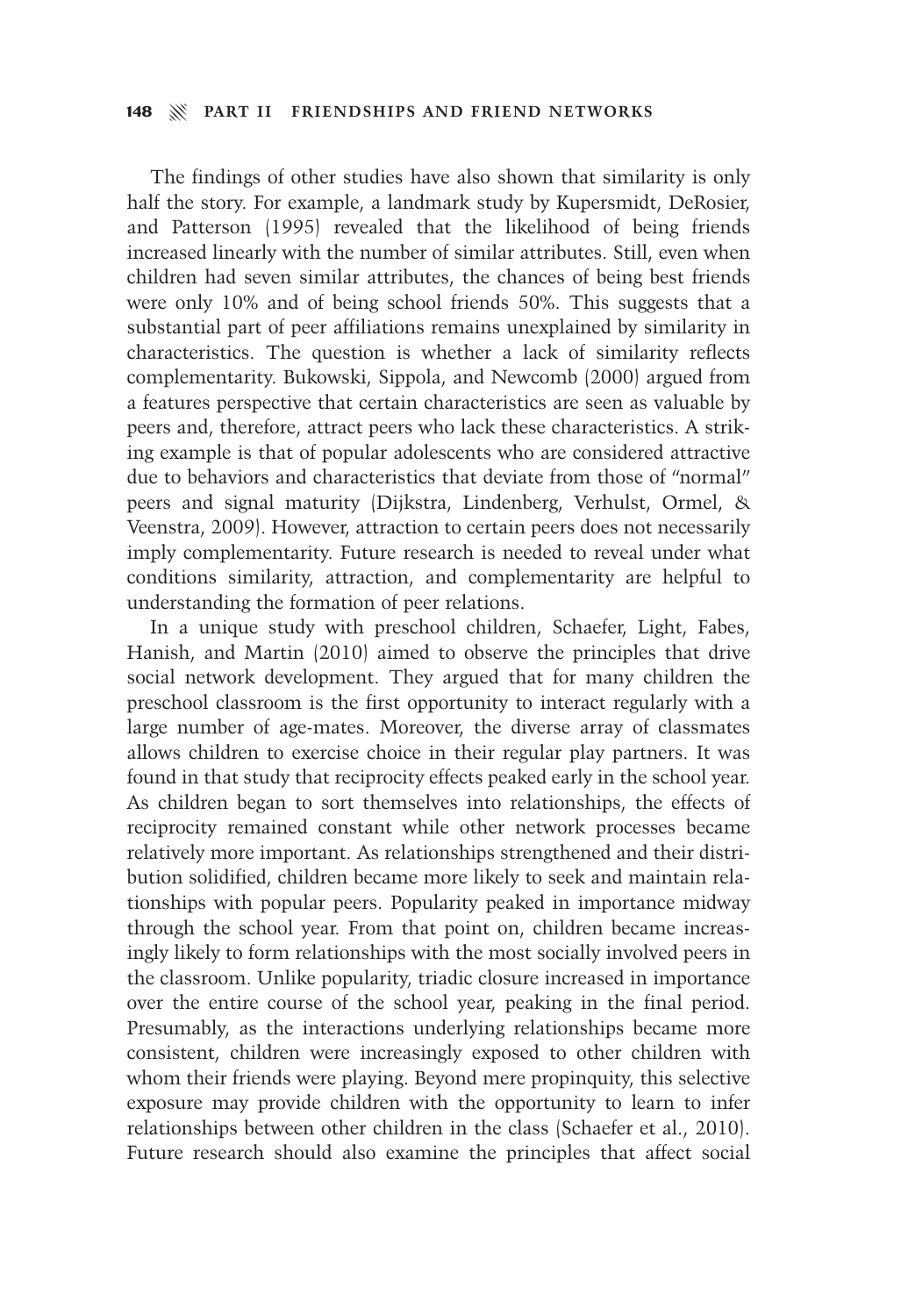networks in adolescence. An ideal case for that is the period after the transition to secondary education.

Broadening the focus of research on processes in peer networks has provided a more complete picture of the social landscape that children are part of (Gifford-Smith & Brownell, 2003). Beginning in early childhood, children sort themselves nonrandomly into friendships, selecting peers who are similar to themselves in important ways. In turn, the processes of creating and keeping friendships influence the behavior and attitudes of individuals. We have recently seen a growth in the number of studies in which network and behavior dynamics were examined simultaneously. These findings are very promising. To build a solid knowledge base of selection and influence processes, it is necessary for these findings to be replicated and tested in different contexts, with different age groups, and with different behaviors. It has to be made clear in which contexts, at which ages, and for which behaviors selection and influence play a role.

#### - **Summary**

Transformations in peer networks, referring to the dynamics of both the network and behaviors, are key elements in understanding development in adolescence. Advances in social network techniques enable researchers to address adequately selection and influence processes as mechanisms that steer these transformations. Social network models allow the examination of selection and influence processes simultaneously, while taking into account network and behavioral tendencies. Building on pioneering work on peer relations as well as valuable insights from experimental studies, a growing number of longitudinal social network studies have enhanced our understanding of the extent to which selection and influence contribute to (dis)similarity in peer networks and also of the mechanisms underlying these processes.

Despite this progress, a lot of work still needs to be done. The theoretical underpinning of the dynamics in networks and behaviors by specific mechanisms—and its integration in longitudinal social network modeling—has only just started. Questions about mediation and moderation effects that shed light on why and under what conditions adolescents change their behaviors and networks are open to investigation.

Empirically, social network analysis puts high demands on data. Not only do data need to comprise complete networks with information about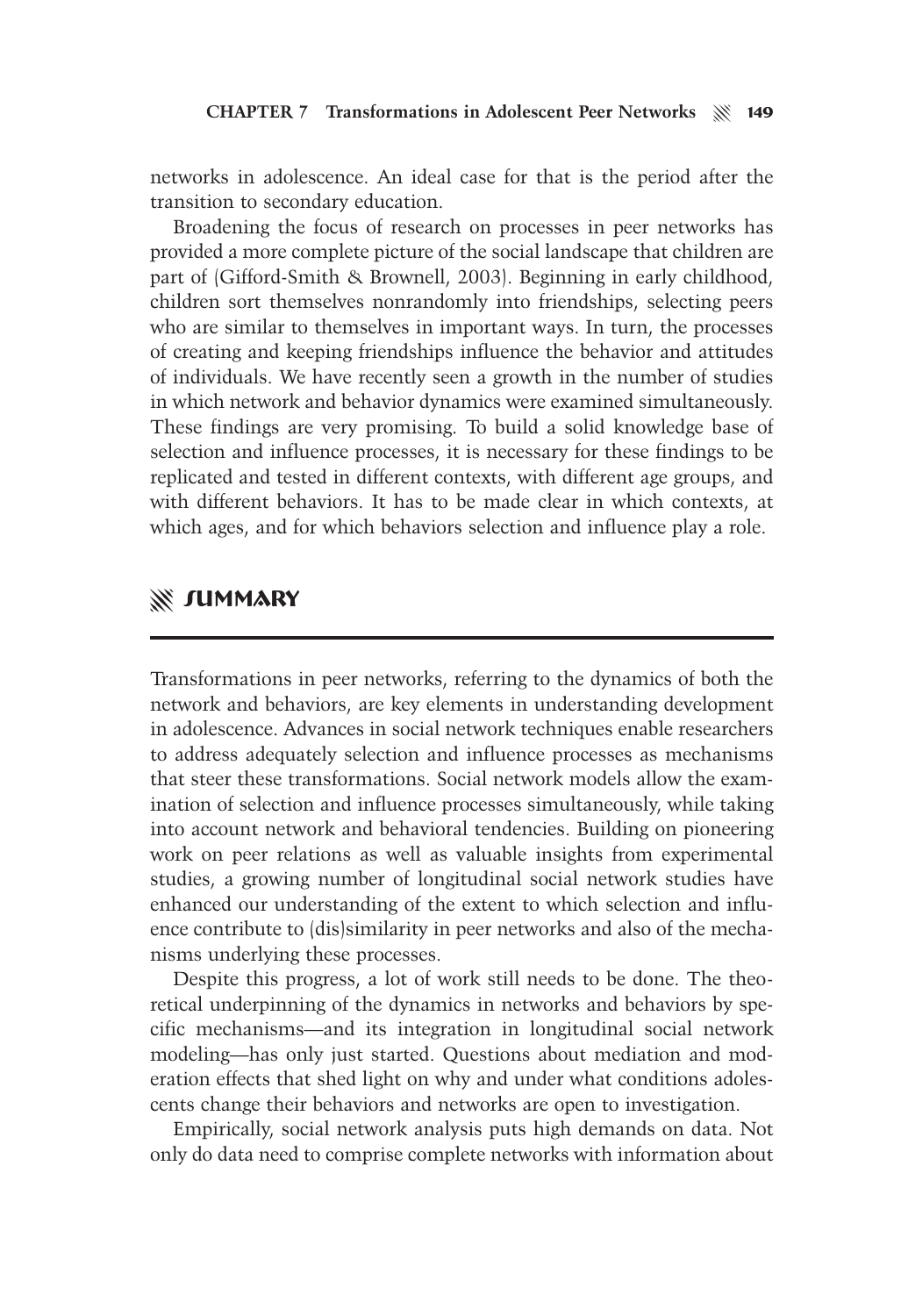the behaviors and characteristics of all participants but the same data are also required over time in order for changes in behaviors and networks to be modeled. Moreover, the questions to be addressed using longitudinal social network analyses define the type of data to be collected. Information on networks in classrooms is easily collected but does not provide the opportunity to examine peer influence effects from grade-mates, schoolmates, or town mates. The collection of network data on out-of-school friendships is challenging but probably needed (Kiesner, Poulin, & Nicotra, 2003).

The theoretical incorporation of mechanisms that explain why and under what conditions behaviors and networks change as well as the collection of the rich data necessary to address these processes will be a challenge for years to come.

#### - **Suggested Readings**

- Burk, W. J., Steglich, C. E. G., & Snijders, T. A. B. (2007). Beyond dyadic interdependence: Actor-oriented models for co-evolving social networks and individual behaviors. *International Journal of Behavioral Development, 31,* 397–404.
- Steglich, C., Snijders, T. A. B., & Pearson, M. (2010). Dynamic networks and behavior: Separating selection from influence. *Sociological Methodology, 41,* 329–393.
- Veenstra, R., & Steglich, C. (2012). Actor-based model for network and behavior dynamics: A tool to examine selection and influence processes. In B. Laursen, T. D. Little, & N. A. Card (Eds.), *Handbook of developmental research methods.* New York: Guilford Press.

#### **EXERENCES**

NOTE: The asterisks denote SIENA was used.

- Aboud, F. E., & Mendelson, M. J. (1996). Determinants of friendship selection and quality: Developmental perspectives. In W. M. Bukowski, A. F. Newcomb, & W. W. Hartup (Eds.), *The company they keep. Friendships in childhood and adolescence* (pp. 87–112). Cambridge, UK: Cambridge University Press.
- Altmann, E. O., & Gotlib, I. H. (1988). The social behavior of depressed children: An observational study. *Journal of Abnormal Child Psychology, 16,* 29–44.
- \*Baerveldt, C., Völker, B., & Van Rossem, R. (2008). Revisiting selection and influence: An inquiry into the friendship networks of high school students and their association with delinquency. *Canadian Journal of Criminology and Criminal Justice, 50,* 559–587.
- Berndt, T. J., & Murphy, L. M. (2003). Influences of friends and friendships: Myths, truths, and research recommendations. *Advances in Child Development and Behavior, 30,* 275–310.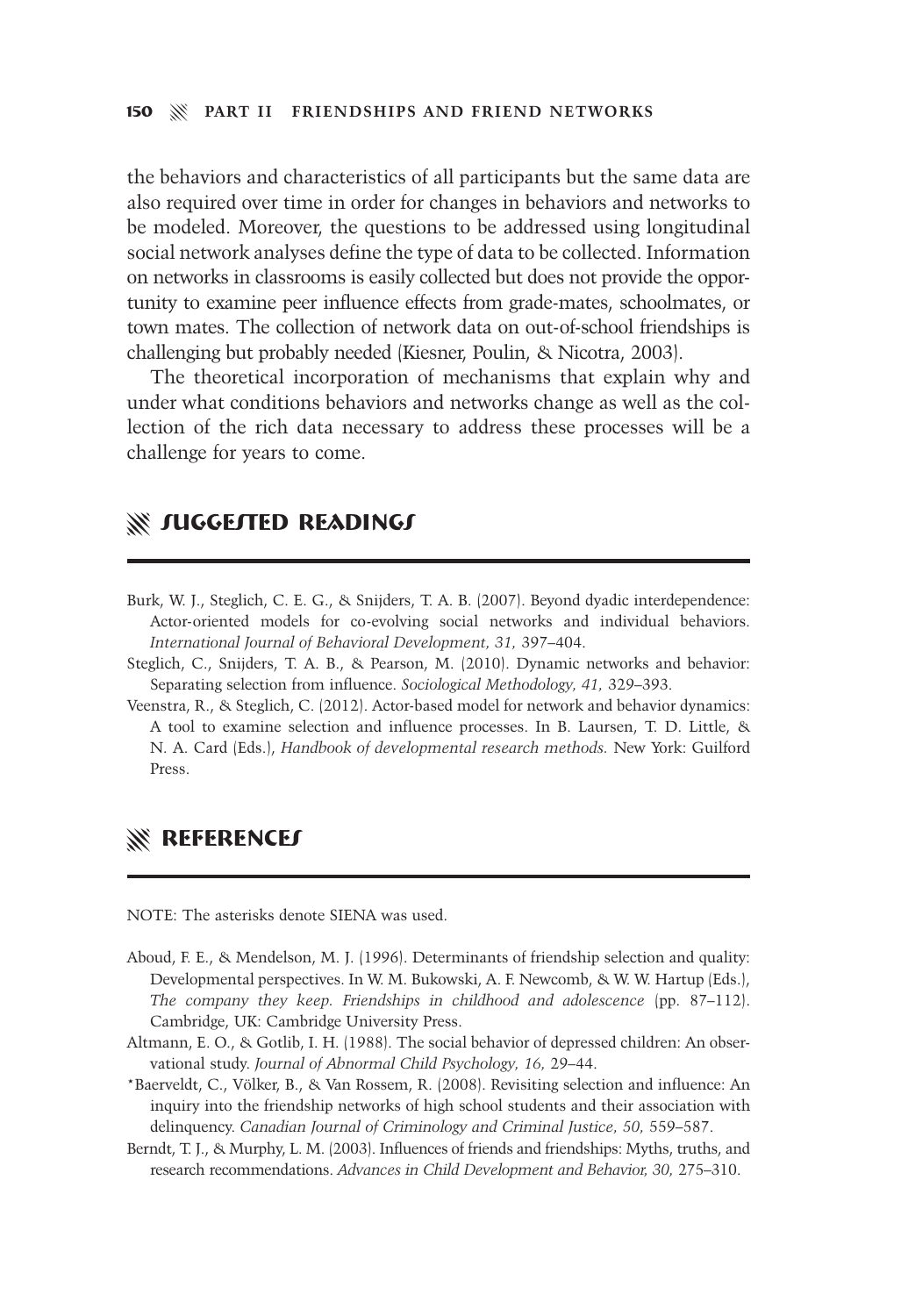- Billy, J. O. G., & Udry, R. (1985). Patterns of adolescent friendship and effects on sexual behavior. *Social Psychology Quarterly, 48,* 27–41.
- Blau, P. M. (1977). A macrosociological theory of social structure. *American Journal of Sociology, 83,* 26–54.
- Borelli, J. L., & Prinstein, M. J. (2006). Reciprocal, longitudinal associations among adolescents' negative feedback-seeking, depressive symptoms, and peer relations. *Journal of Abnormal Child Psychology, 34,* 159–169.
- Bukowski, W. M., Sippola, L. K., & Newcomb, A. F. (2000). Variations in patterns of attraction of same- and other-sex peers during early adolescence. *Developmental Psychology, 36,* 147–154.
- \*Burk, W. J., Kerr, M., & Stattin, H. (2008). The co-evolution of early adolescent friendship networks, school involvement, and delinquent behaviors. *Revue Française de Sociologie, 49,* 499–522.
- \*Burk, W. J., Steglich, C. E. G., & Snijders, T. A. B. (2007). Beyond dyadic interdependence: Actor-oriented models for co-evolving social networks and individual behaviors. *International Journal of Behavioral Development, 31,* 397–404.
- Byrne, D. E. (1971). *The attraction paradigm.* New York: Academic.
- Caspi, A. (2006). Personality development. In N. Eisenberg (Ed.), *Handbook of child psychology: Vol. 3. Social, emotional, and personality development* (pp. 300–365). New York: Wiley.
- Cohen, G. L., & Prinstein, M. J. (2006). Peer contagion of aggression and health risk behavior among adolescent males: An experimental investigation of effects on public conduct and private attitudes. *Child Development, 77,* 967–983.
- Cohen, J. M. (1977). Sources of peer group homogeneity. *Sociology of Education, 50,* 227–241.
- Connolly, J., Geller, S., Marton, P., & Kutcher, S. (1992). Peer responses to social interaction with depressed adolescents. *Journal of Clinical Child Psychology, 21,* 365–370.
- Coyne, J. C. (1976). Depression and the response of others. *Journal of Abnormal Psychology, 85,* 186–193.
- Creemers, H. E., Dijkstra, J. K., Vollebergh, W. A. M., Ormel, J., Verhulst, F. C., & Huizink, A. C. (2010). Predicting frequent cannabis use in adolescence; the roles of temperament and peer substance use: The TRAILS study. *Addiction, 105,* 699–708.
- Davis, J. A. (1970). Clustering and hierarchy in interpersonal relations: Testing two graph theoretical models on 742 sociomatrices. *American Sociological Review, 35,* 843–851.
- Dijkstra, J. K., Lindenberg, S., & Veenstra, R. (2008). Beyond the class norm: Bullying behavior of popular adolescents and its relation to peer acceptance and rejection. *Journal of Abnormal Child Psychology, 36,* 1289–1299.
- \*Dijkstra, J. K., Lindenberg, S., Veenstra, R., Steglich, C., Isaacs, J., Card, N. A., et al. (2010). Influence and selection processes in weapon carrying during adolescence: The roles of status, aggression, and vulnerability. *Criminology, 48,* 187–220.
- Dijkstra, J. K., Lindenberg, S., Verhulst, F. C., Ormel, J., & Veenstra, R. (2009). The relation between popularity and aggressive, destructive, and norm-breaking behaviors: Moderating effects of athletic abilities, physical attractiveness, and prosociality. *Journal of Research on Adolescence, 19,* 401–413.
- Dishion, T. J., Patterson, G. R., & Griesler, P. C. (1994). Peer adaptations in the development of antisocial behavior: A confluence model. In L. R. Huesmann (Ed.), *Aggressive behavior: Current perspectives* (pp. 61–95). New York: Plenum.
- Dishion, T. J., Spracklen, K. M., Andrews, D. W., & Patterson, G. R. (1996). Deviancy training in male adolescent friendships. *Behavior Therapy, 27,* 373–390.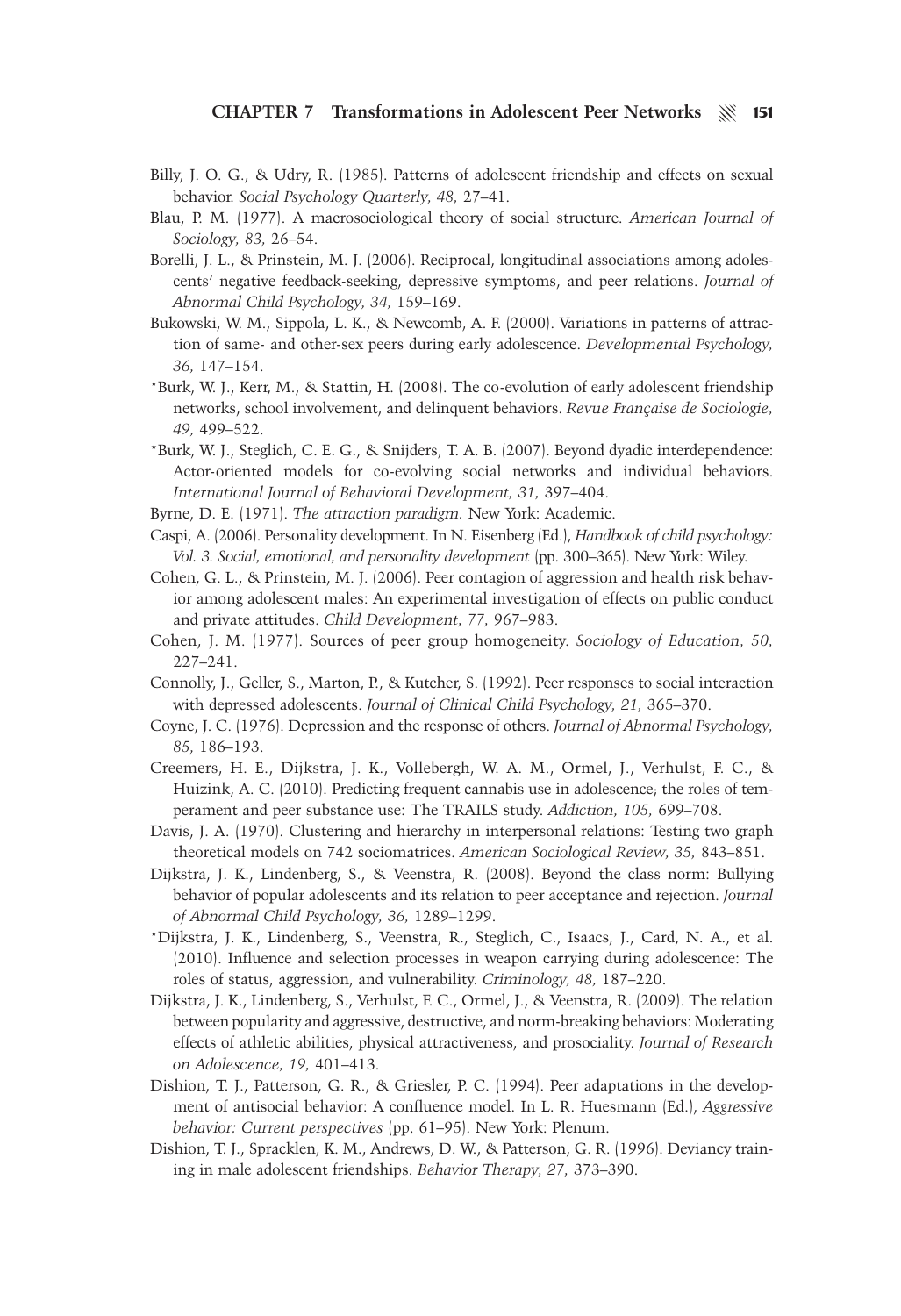- Dishion, T. J., & Tipsord, J. M. (2011). Peer contagion in child and adolescent social and emotional development. *Annual Review of Psychology, 62,* 189–214.
- Durkheim, E. (1897). *Suicide: A study in sociology.* London: Routledge.
- Ennett, S. T., & Bauman, K. E. (1994). The contribution of influence and selection to adolescent peer group homogeneity: The case of adolescent cigarette smoking. *Journal of Personality and Social Psychology, 67,* 653–663.
- Farmer, T. W. (2007). Studying the individual within the peer context: Are we on target? *New Directions for Child and Adolescent Development, 118,* 101–108.
- Feld, S. L. (1982). Social structural determinants of similarity among associates. *American Sociological Review, 47,* 797–801.
- Friedkin, N. E. (1998). *A structural theory of social influence.* Cambridge, UK: Cambridge University Press.
- Gardner, M., & Steinberg, L. (2005). Peer influence on risk taking, risk preference, and risky decision making in adolescence and adulthood: An experimental study. *Developmental Psychology, 41,* 625–635.
- Gazelle, H., & Ladd, G. W. (2003). Anxious solitude and peer exclusion: A diathesis-stress model of internalizing trajectories in childhood. *Child Development, 74,* 257–278.
- George, T. P., & Hartman, D. P. (1996). Friendship networks of unpopular average, and popular children. *Child Development, 67,* 2301–2316.
- Gifford-Smith, M. E., & Brownell, C. A. (2003). Childhood peer relationships: Social acceptance, friendships, and peer networks. *Journal of School Psychology, 41,* 235–284.
- Gottfredson, M. R., & Hirschi, T. (1990). *A general theory of crime.* Stanford, CA: Stanford University Press.
- Hallinan, M. T. (1980). Patterns of cliquing among youth. In H. C. Foot, A. J. Chapman, & J. R. Smith (Eds.), *Friendship and social relations in children* (pp. 321–342). Chichester, UK: Wiley.
- Hankin, B. L., & Abramson, L. Y. (2001). Development of gender differences in depression: An elaborated cognitive vulnerability-transactional stress theory. *Psychological Bulletin, 127,* 773–796.
- Harvey, O. J., & Rutherford, J. (1960). Status in the informal group: Influence and influencibility at differing age levels. *Developmental Psychology, 31,* 377–385.
- Haynie, D. L. (2001). Delinquent peers revisited: Does network structure matter? *American Journal of Sociology, 106,* 1013–1057.
- Homans, G. C. (1961). *Social behaviour: Its elementary forms.* London: Routledge.
- Joiner, T. E., Jr. (2001). Defensiveness predicts peer rejection of depressed children. *Behaviour Research and Therapy, 39,* 929–938.
- Kandel, D. B. (1978). Homophily, selection, and socialization in adolescent friendship pairs. *American Journal of Sociology, 48,* 427–436.
- Kiesner, J., Cadinu, M., Poulin, F., & Bucci, M. (2002). Group identification in early adolescence: Its relation with peer adjustment and its moderator effect on peer influence. *Child Development, 73,* 196–208.
- Kiesner, J., Poulin, F., & Nicotra, E. (2003). Peer relations across contexts: Individual-network homophily and network inclusion in and after school. *Child Development, 74,* 1328–1343.
- \*Kiuru, N., Burk, W., Laursen, B., Salmela-Aro, K., & Nurmi, J.-E. (2010). Pressure to drink but not to smoke: Disentangling selection and socialization in adolescent peer networks and peer groups. *Journal of Adolescence, 33,* 801–812.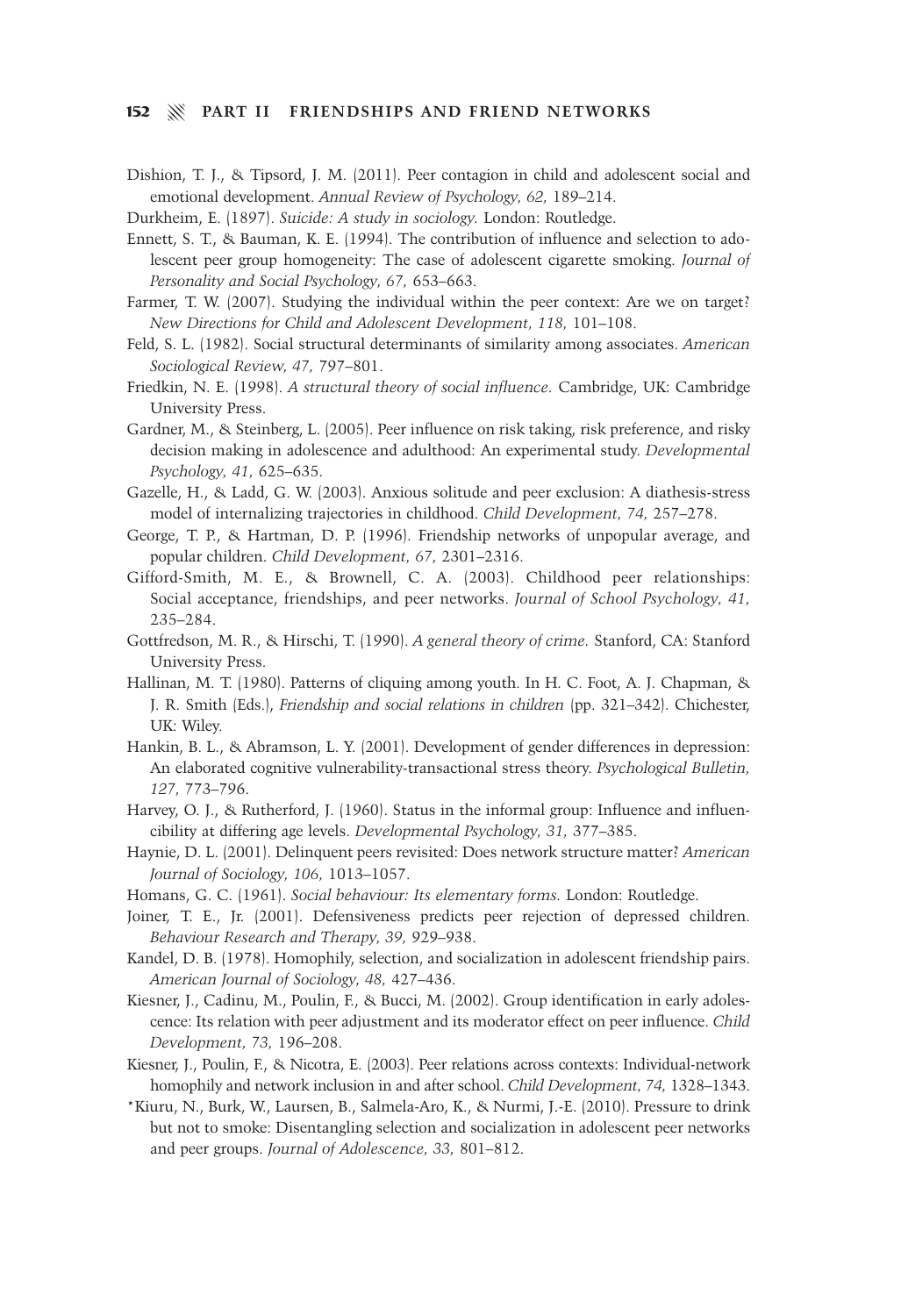- \*Knecht, A., Snijders, T. A. B., Baerveldt, C., Steglich, C. E. G., & Raub, W. (2010). Friendship and delinquency: Selection and influence processes in early adolescence. *Social Development, 19,* 494–514.
- Kupersmidt, J. B., DeRosier, M. E., & Patterson, C. P. (1995). Similarity as the basis for children's friendships: The roles of sociometric status, aggressive and withdrawn behavior, academic achievement and demographic characteristics. *Journal of Social and Personal Relationships, 12,* 439–452.
- Lazarsfeld, P. F., & Merton, R. K. (1954). Friendship as social process: A substantive and methodological analysis. In M. Berger, T. Abel, & C. H. Page (Eds.), *Freedom and control in modern society* (pp. 18–66). New York: Van Nostrand.
- \*Light, J. M., & Dishion, T. J. (2007). Early adolescent antisocial behavior and peer rejection: A dynamic test of a developmental process. *New Directions for Child and Adolescent Development, 118,* 77–89.
- Maccoby, E. E. (1998). *The two sexes: Growing up apart, coming together.* Cambridge, MA: Belknap.
- McPherson, M., Smith-Lovin, L., & Cook, J. M. (2001). Birds of a feather: Homophily in social networks. *Annual Review of Sociology, 27,* 415–444.
- \*Mercer, S. H., & DeRosier, M. (2010). Selection and socialization of internalizing problems in middle childhood. *Journal of Social and Clinical Psychology, 29,* 1032–1059.
- \*Mercken, L., Snijders, T. A. B., Steglich, C. E. G., & De Vries, H. (2009). Dynamics of adolescent friendship networks and smoking behavior: Social network analyses in six European countries. *Social Science & Medicine, 69,* 1506–1514.
- Monahan, K. C., Steinberg, L., & Cauffman, E. (2009). Affiliation with antisocial peers, susceptibility to peer influence, and antisocial behavior during the transition to adulthood. *Developmental Psychology, 45,* 1520–1530.
- Mounts, N. S., & Steinberg, L. (1995). An ecological analysis of peer influence on adolescent grade point average and drug use. *Developmental Psychology, 31,* 915–922.
- \*Ojanen, T., Sijtsema, J. J., Hawley, P. H., & Little, T. D. (2010). Intrinsic and extrinsic motivation in early adolescents' friendship development: Friendship selection, influence, and prospective friendship quality. *Journal of Adolescence, 33,* 837–851.
- Osgood, D. W., & Anderson, A. L. (2004). Unstructured socializing and rates of delinquency. *Criminology, 42,* 519–549.
- Piehler, T. F., & Dishion, T. J. (2007). Interpersonal dynamics within adolescent friendships: Dyadic mutuality, deviant talk, and patterns of antisocial behavior. *Child Development, 78,* 1611–1624.
- Popp, D., Laursen, B., Kerr, M., Stattin, H., & Burk, W. J. (2008). Modeling homophily over time with an actor-partner interdependence model. *Developmental Psychology, 44,* 1028–1039.
- Pratt, T. C., & Cullen, F. T. (2000). The empirical status of Gottfredson and Hirschi's general theory of crime: A meta-analysis. *Criminology, 38,* 931–964.
- Prinstein, M. J. (2007). Moderators of peer contagion: A longitudinal examination of depression socialization between adolescents and their best friends. *Journal of Clinical Child and Adolescent Psychology, 36,* 159–170.
- Prinstein, M. J., Cheah, C. S. L., & Guyer, A. E. (2005). Peer victimization, cue interpretation, and internalizing symptoms: Preliminary concurrent and longitudinal findings for children and adolescents. *Journal of Clinical Child Psychology, 34,* 11–24.
- Rose, A. J. (2002). Co-rumination in the friendships of girls and boys. *Child Development, 73,* 1830–1843.